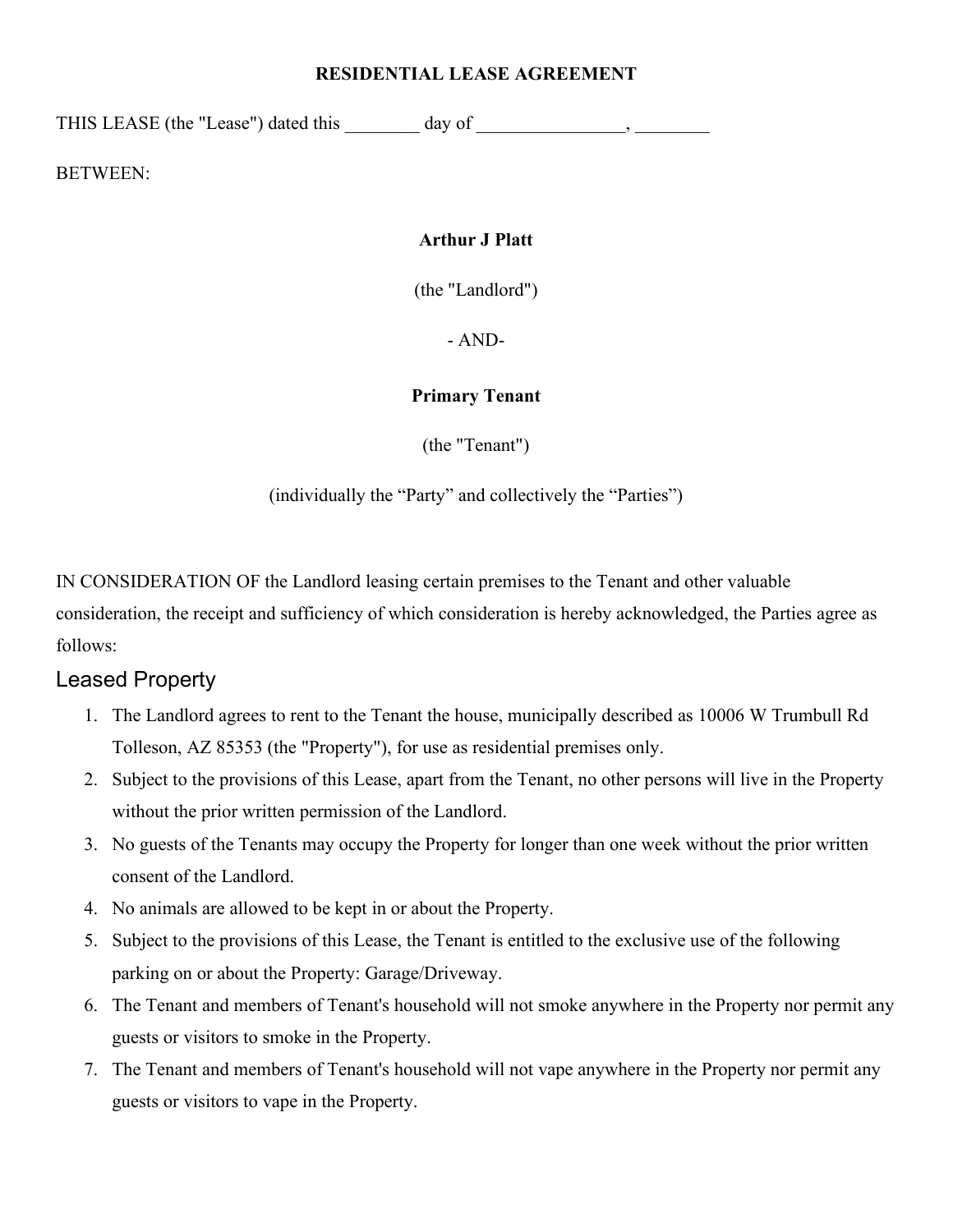#### Term

- 8. The term of the Lease is a periodic tenancy commencing at 12:00 noon on .2021 and continuing on a month-to-month basis until the Landlord or the Tenant terminates the tenancy.
- 9. Any notice to terminate this tenancy must comply with the applicable legislation of the State of Arizona (the "Act").

#### Rent

- 10. Subject to the provisions of this Lease, the rent for the Property is \$2910.00 per month (the "Rent").
- 11. The Tenant will pay the Rent via monthly **Square Payment** invoice on or before the first (1st) day of each and every month of the term of this Lease.
- 12. The Landlord may not increase the Rent for the occupancy of Entire Home during Tenant's initial daterange request..
- 13. The Tenant will be charged an additional amount of \$25.00 per day for any Rent that is received after the greater of 5 days after the due date and any mandatory grace period required under the Act, if any.

#### Inspections

- 14. The Parties will complete, sign and date an inspection report at the beginning and at the end of this tenancy.
- 15. At all reasonable times during the term of this Lease and any renewal of this Lease, the Landlord and its agents may enter the Property to make inspections or repairs, or to show the Property to prospective tenants or purchasers in compliance with the Act.

#### Tenant Improvements

- 16. The Tenant may NOT make improvements to the Property.
- 17. Utilities and Other Charges
- 17. The Landlord is responsible for the payment of the following utilities and other charges in relation to the Property: electricity, water/sewer, internet, garbage collection and alarm/security system.
- 18. The Landlord is also responsible for the following utilities and charges: AT&T DirecTV Satellite HOA Fees.

#### **Insurance**

- 19. The Tenant is hereby advised and understands that the personal property of the Tenant is not insured by the Landlord for either damage or loss, and the Landlord assumes no liability for any such loss.
- 20. The Tenant is not responsible for insuring the Landlord's contents and furnishings in or about the Property for either damage or loss, and the Tenant assumes no liability for any such loss.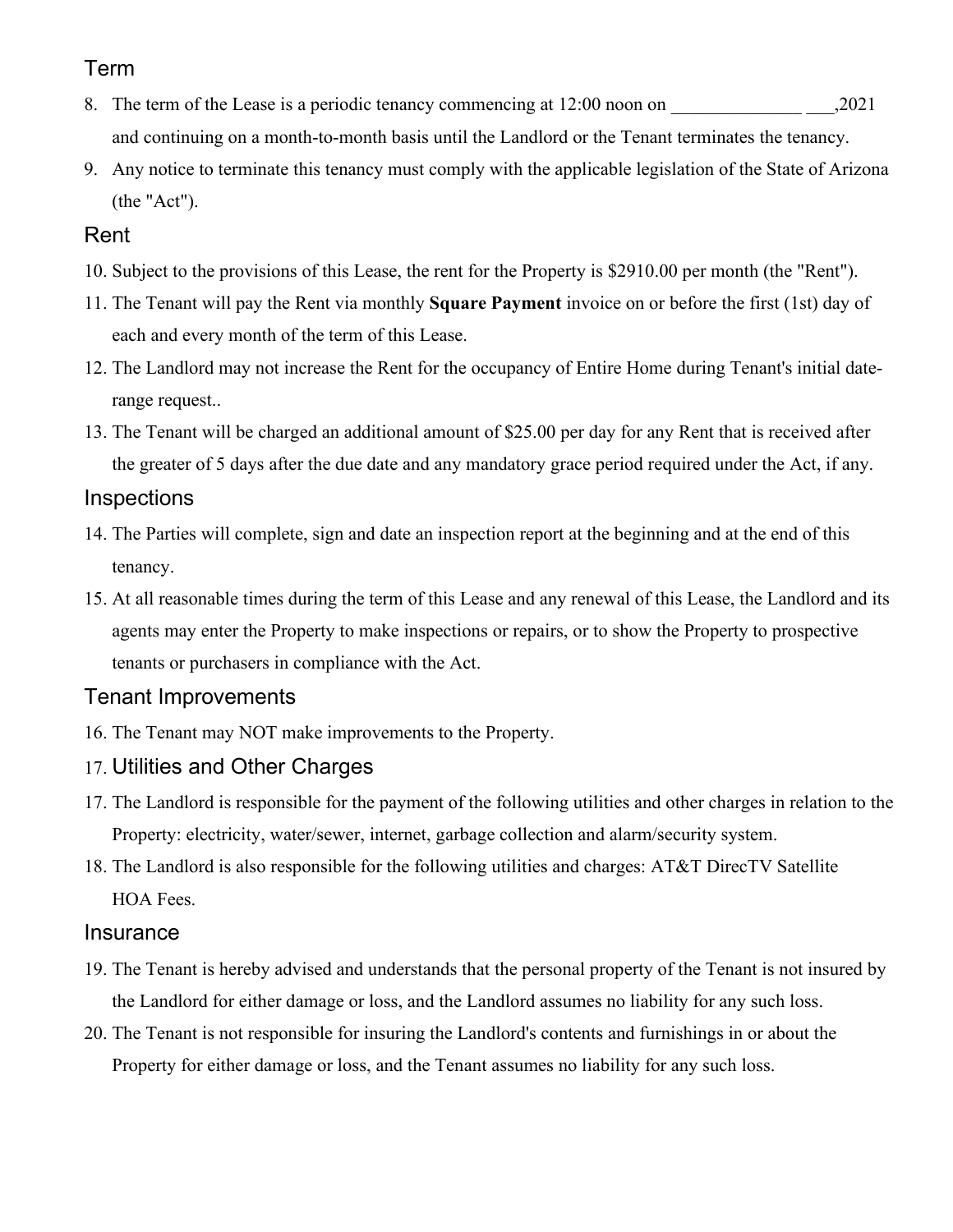## Attorney Fees

21. In the event that any action is filed in relation to this Lease, the unsuccessful Party in the action will pay to the successful Party, in addition to all the sums that either Party may be called on to pay, a reasonable sum for the successful Party's attorney fees.

### Governing Law

22. This Lease will be construed in accordance with and exclusively governed by the laws of the State of Arizona.

### **Severability**

- 23. If there is a conflict between any provision of this Lease and the Act, the Act will prevail and such provisions of the Lease will be amended or deleted as necessary in order to comply with the Act. Further, any provisions that are required by the Act are incorporated into this Lease.
- 24. The invalidity or unenforceability of any provisions of this Lease will not affect the validity or enforceability of any other provision of this Lease. Such other provisions remain in full force and effect.

## Amendment of Lease

25. This Lease may only be amended or modified by a written document executed by the Parties.

### Assignment and Subletting

26. The Tenant will not assign this Lease, or sublet or grant any concession or license to use the Property or any part of the Property. Any assignment, subletting, concession, or license, whether by operation of law or otherwise, will be void and will, at Landlord's option, terminate this Lease.

# Damage to Property

27. If the Property should be damaged other than by the Tenant's negligence or willful act or that of the Tenant's employee, family, agent, or visitor and the Landlord decides not to rebuild or repair the Property, the Landlord may end this Lease by giving appropriate notice.

# Care and Use of Property

- 28. The Tenant will promptly notify the Landlord of any damage, or of any situation that may significantly interfere with the normal use of the Property or to any furnishings supplied by the Landlord.
- 29. The Tenant will not engage in any illegal trade or activity on or about the Property.
- 30. The Parties will comply with standards of health, sanitation, fire, housing and safety as required by law.
- 31. The Parties will use reasonable efforts to maintain the Property in such a condition as to prevent the accumulation of moisture and the growth of mold. The Tenant will promptly notify the Landlord in writing of any moisture accumulation that occurs or of any visible evidence of mold discovered by the Tenant. The Landlord will promptly respond to any such written notices from the Tenant.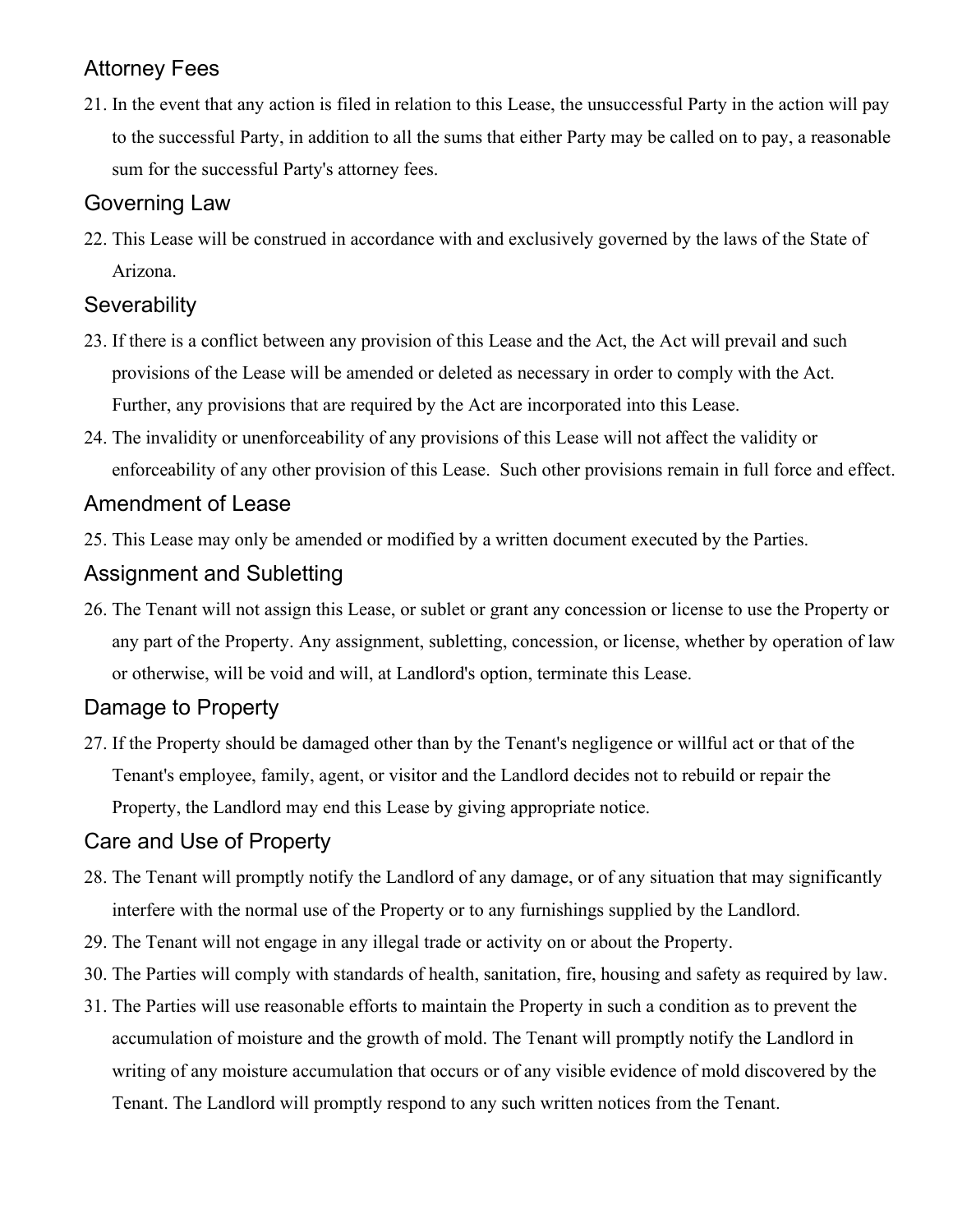- 32. If the Tenant is absent from the Property and the Property is unoccupied for a period of 4 consecutive days or longer, the Tenant will arrange for regular inspection by a competent person. The Landlord will be notified in advance as to the name, address and phone number of the person doing the inspections.
- 33. At the expiration of the term of this Lease, the Tenant will quit and surrender the Property in as good a state and condition as they were at the commencement of this Lease, reasonable use and wear and tear excepted.

#### Rules and Regulations

34. The Tenant will obey all rules and regulations of the Landlord regarding the Property.

### Address for Notice

35. For any matter relating to this tenancy, the Tenant may be contacted at the Property or through the phone number below:

a.Name: \_\_\_\_\_\_\_\_\_\_\_\_\_\_\_\_\_\_\_\_\_\_\_\_\_\_ b.Phone: \_\_\_\_\_\_\_\_\_\_\_\_\_\_\_\_\_\_\_\_\_\_\_\_\_

36. For any matter relating to this tenancy, whether during or after this tenancy has been terminated, the Landlord's address for notice is:

a.Name: Arthur J Platt.

b.Address: 15095 W Montecito Ave Goodyear, AZ 85395.

The contact information for the Landlord is:

c.Phone: (480) 292-0222.

d.Email address: lavacationrentals@cox.net.

#### General Provisions

- 37. All monetary amounts stated or referred to in this Lease are based in the United States dollar.
- 38. Any waiver by the Landlord of any failure by the Tenant to perform or observe the provisions of this Lease will not operate as a waiver of the Landlord's rights under this Lease in respect of any subsequent defaults, breaches or non-performance and will not defeat or affect in any way the Landlord's rights in respect of any subsequent default or breach.
- 39. This Lease will extend to and be binding upon and inure to the benefit of the respective heirs, executors, administrators, successors and assigns, as the case may be, of each Party. All covenants are to be construed as conditions of this Lease.
- 40. All sums payable by the Tenant to the Landlord pursuant to any provision of this Lease will be deemed to be additional rent and will be recovered by the Landlord as rental arrears.